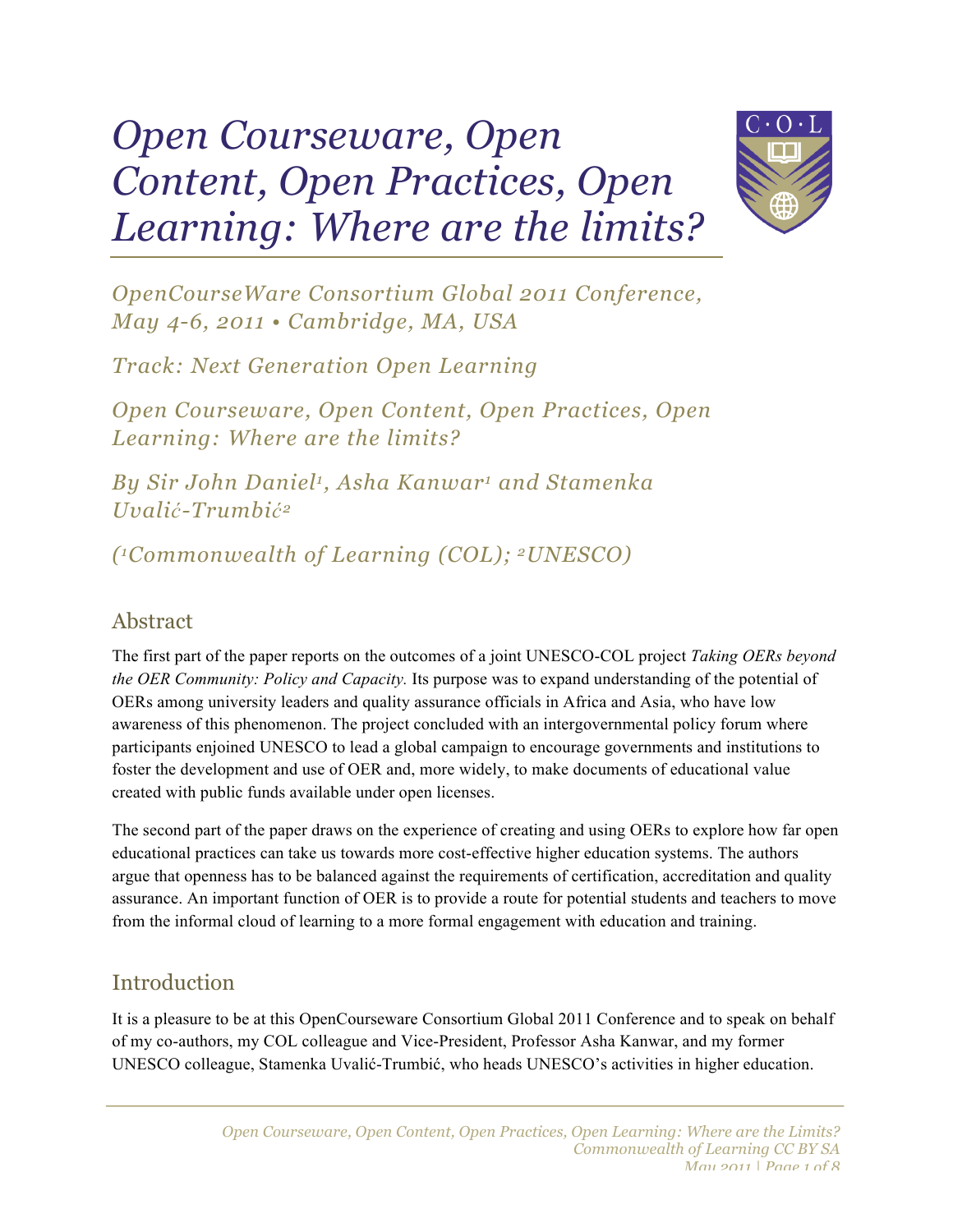Our title is *Open Courseware, Open Content, Open Practices, Open Learning: Where are the limits?* Our presentation is in two parts.

First, we shall report on a joint Commonwealth of Learning and UNESCO project aimed at increasing awareness of open educational resources among government officials, institutional leaders in higher education and quality assurance agencies. It may be difficult for open courseware aficionados to appreciate this, but ignorance about open educational resources is still widespread.

The project that we shall describe was aimed primarily at developing countries, but I realized how limited knowledge of OERs was, right here in the US, when I gave the Ernest L. Boyer Lecture at SUNY's Empire State College in March. Even an audience of academics thoroughly involved in distance learning seemed to have little awareness of the open courseware movement. We have work to do!

The second part of our paper is about using open educational resources to cut the cost of higher education in order to open it up to more people.

Our focus there will be on a combination of three novel ideas: *The University Open* developed by Paul Stacey of Canada's BC Campus; the notion of *Open Educational Practices* developed in Europe by Germany's Ulf-Daniel Ehlers and the UK's Grainne Conole; and the proposal for an*Open Educational Resources University* that was the topic of a meeting in New Zealand in February.

We confess that when we submitted the proposal for this paper to the conference we were skeptical about the coherent implementation of these concepts, but the discussions at the New Zealand meeting have reassured us. We shall explain why.

# Taking OERs Beyond the OER Community: Policy and Capacity

So, we begin with a COL-UNESCO project called *Taking OERs beyond the OER Community: Policy and Capacity* that was funded mainly by our two organizations but also with a contribution of \$50,000 from the US Government through its delegation to UNESCO.

The objectives of this initiative are to:

- Ensure greater support for the use, repurposing and reuse of OER in both developing and developed countries by educational decision makers (governmental and institutional), and to
- Enhance the capacity of educational practitioners in developing countries to create, repurpose and use OER.

These objectives grew out of UNESCO's 2009 World Conference on Higher Education, which was organised by a co-author of this paper, Stamenka Uvalić-Trumbić.

The conference identified greatly increased demand for higher education as the key contemporary trend and called for a diversification of methods to expand access to quality learning at low cost.

In the first phase of the project we prepared an OER dossier that was used as background last year for four one-day workshops on OERs held respectively in: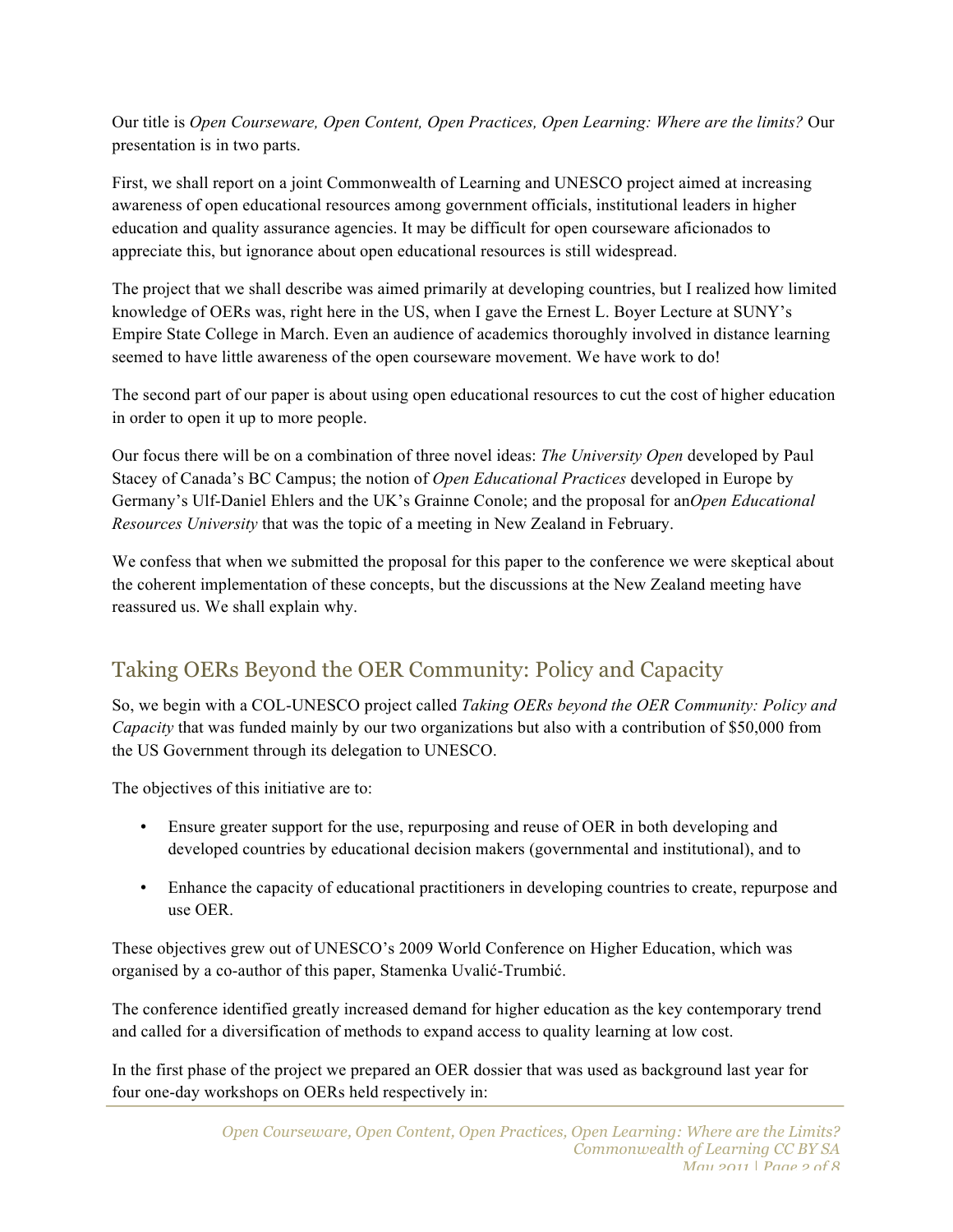- Cape Town, South Africa at a conference of presidents of Commonwealth universities;

- Windhoek, Namibia for quality assurance officials gathered at the annual conference of the International Network of Quality Assurance Agencies in Higher Education (INQAAHE);

- Bamako, Mali for decision makers from French-speaking countries; and

- Kochi, India in conjunction with COL's Pan-Commonwealth Forum on Open Learning.

We held these workshops in developing countries so as to encourage them to engage with the OER movement.

Some see OER as a neo-colonialist plot, just one more opportunity for the rich world to ram its products down the throats of the poor world. This was the subject of a vigorous debate at the UNESCO World Conference between two South Africans, Brenda Gourley, then president of the UK Open University and Barney Pityana, then president of UNISA, the University of South Africa.

For this reason we were delighted when the workshops turned up evidence of OER from Kenya and Malawi being used at the University of Michigan to give just one example.

During the same period three online workshops were held with 350 people taking part.

All these workshops were followed by a policy forum at UNESCO headquarters last December that brought together officials and university leaders from many of UNESCO's member states. The decision to convene a policy forum reflected the conclusions of the workshop activity, namely that governments and higher education institutions need to:

- determine new policies to support the development and re-use of OER and by so doing to maximize the returns on their investments in higher education;
- develop policy tools to support increased access to quality materials and the enhancement of capacity;
- develop capacity in OER; and
- support the improvement of national ICT infrastructures.

These issues can be grouped into four categories: economic, licensing, social and technical.

The key economic issues are to reduce the costs of good learning materials, to reward faculty for working in this area, and to embed the collaborative creation of OER into the business models of institutions so that their development and adaptation is sustainable.

If the purpose is transforming the economy of higher education, re-using OER is more important than producing them. Yet if you analyze our conference programme and classify the papers as 'OER producer driven', 'OER user driven' or 'Other', you find almost twice as many papers about production as about usage. We shall not be able to claim victory for the OER movement until the proportions are the other way around.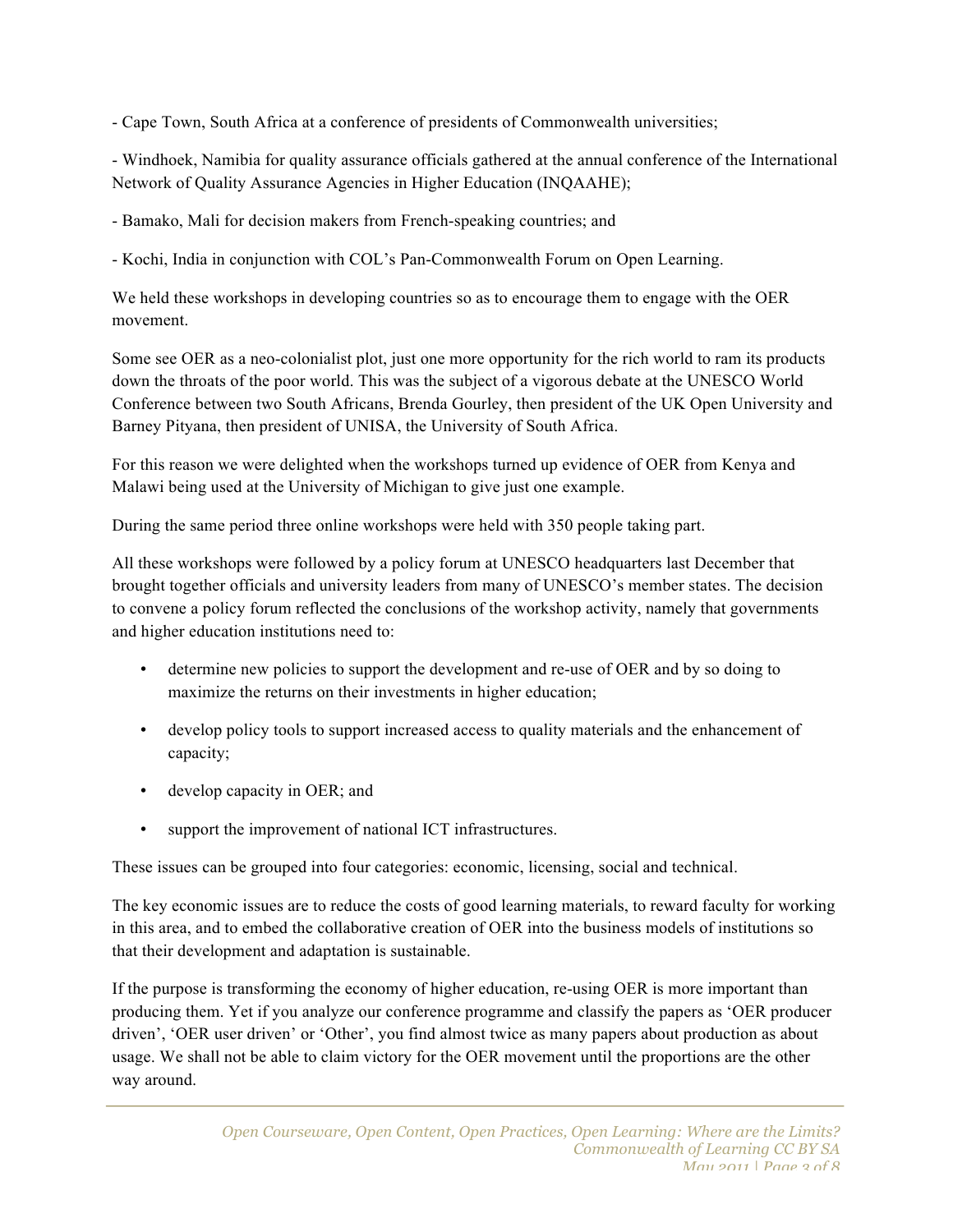We shall not talk about licensing issues since it is well traveled territory and we consider that the project itself has addressed the key social issues, which are to foster the development and use of OER in a collaborative spirit and to pay close attention to the quality of what is produced.

As regards the technical issues we observe that the so-called digital divide is narrowing by the day, with the proviso that in developing countries the digital device of choice is the mobile phone rather than the laptop. This challenges all the players in this space to develop mobile-friendly OER.

As a result of the policy forum, COL and UNESCO are now developing guidelines for the use of OERs, somewhat along the lines of the Guidelines for Quality Assurance in Cross-Border Higher Education jointly produced five years ago by UNESCO and the OECD.

This goes back to our earlier point about neo-colonialism. Trying to ram your own American guidelines and policies on OER down the throats of the rest of the world will increase resistance rather than acceptance of the phenomenon. The developing world must feel ownership of OER too and UNESCO is their vehicle of choice for this kind of process.

So I hope that you will all work with this international process. We shall start a new round of consultation workshops on a draft of these guidelines shortly.

# The Open Educational Resource University

We now move to the second part of our paper. Here we address the question of how OERs might be used both to open up higher education in radical ways and to reduce its costs dramatically.

We are already seeing institutional policies that aim at using OERs to avoid having each teacher re-invent the wheel in each of their courses.

For example, once colleagues at the Asia eUniversity in Malaysia have agreed on course curriculum outlines they do not develop any original learning materials because they find that good quality OER for all the topics they require is already on the web – they simply adapt them to their precise needs.

Likewise, Athabasca University will not approve development of a course until the proposing department has shown that it has done a thorough search for relevant open material that can be used as a starting point.

But some want to go much further. Paul Stacey, of Canada's BC Campus, has outlined the concept of *The University Open*. He points out that the combination of open source software, open access publishing, open educational resources, and the general trend to open government creates the potential for a new paradigm in higher education.

Similar ideas often occur simultaneously in several places at once and in Europe we have seen the development, under the leadership Germany's Ulf-Daniel Ehlers and the UK's Grainne Conole, of the notion of *Open Educational Practices* built around the use of open educational resources.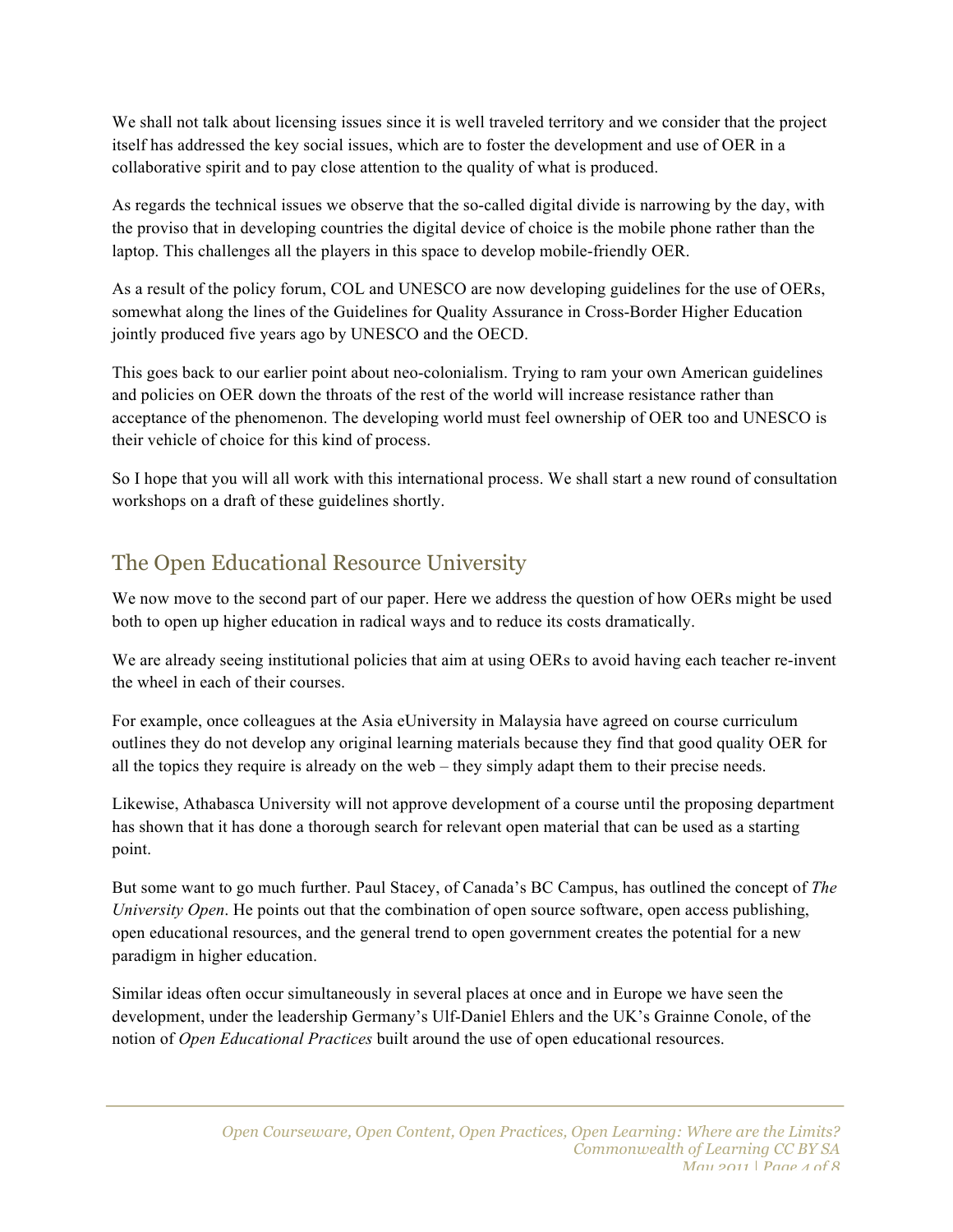We confess that until recently we were skeptical of the open educational practices movement for two reasons. First, we should remember the injunction of Lord Walter Perry, who conceived the radical innovation of the UK Open University 40 years ago, that if you innovate in too many ways at once you will scare off students.

Second, we believe that radical innovations in higher education must be accompanied by particularly robust frameworks of accreditation and credentialing in order to reassure students and attract a broad public.

UNESCO has invested much effort in the last ten years in helping students to feel secure about the accreditation status of institutions where they plan to study. We refer to the regional conventions on degree recognition; the UNESCO-OECD Guidelines on Quality Assurance in Cross-Border Higher Education; the UNESCO portal of recognized institutions, and joint work by UNESCO and CHEA on the problem of degree mills.

However, recent developments – in particular the discussions at a meeting that was convened in New Zealand last month by Wayne Mackintosh of the Open Education Resource Foundation – have made us take this set of ideas more seriously. The meeting was called to operationalize what they called the *Open Educational Resource University*, a concept developed from Paul Stacey's *The University Open.*

The idea, and this slide comes from Jim Taylor of the University of Southern Queensland who is one of the thinkers in the movement and an academic leader with a very credible track record of innovation, is to have students find their own content as OERs; get tutoring from a global network of volunteers; be assessed, for a fee, by a participating institution; and earn a credible credential.

Such a system would reduce the cost of higher education dramatically and clearly has echoes of the University of London External system that innovated radically 150 years ago when it declared that all that mattered was performance in examinations, not how knowledge was acquired. That programme has produced five Nobel Laureates, so no one can call it a Mickey Mouse system.

As regards the first step in this ladder, open educational resources are unquestionably being used. Literally millions of informal learners and students are using the open educational resources put out by MIT, the UK Open University, and others to find better and clearer teaching than they are getting in the universities where they are registered.

The 32 small states of the Commonwealth are working together within a network called the *Virtual University for Small States of the Commonwealth* to develop open educational resources that they can all adapt and use.

The interest is considerable. The UKOU's OpenLearn site has 11 million users and hundreds of courses can be downloaded as interactive eBooks. Furthermore, with 300,000 downloads per week, the UKOU alone accounts for 10% of all downloads from iTunesU. And we must not forget the worldwide viewing audience of hundreds of millions for OU/BBC TV programs.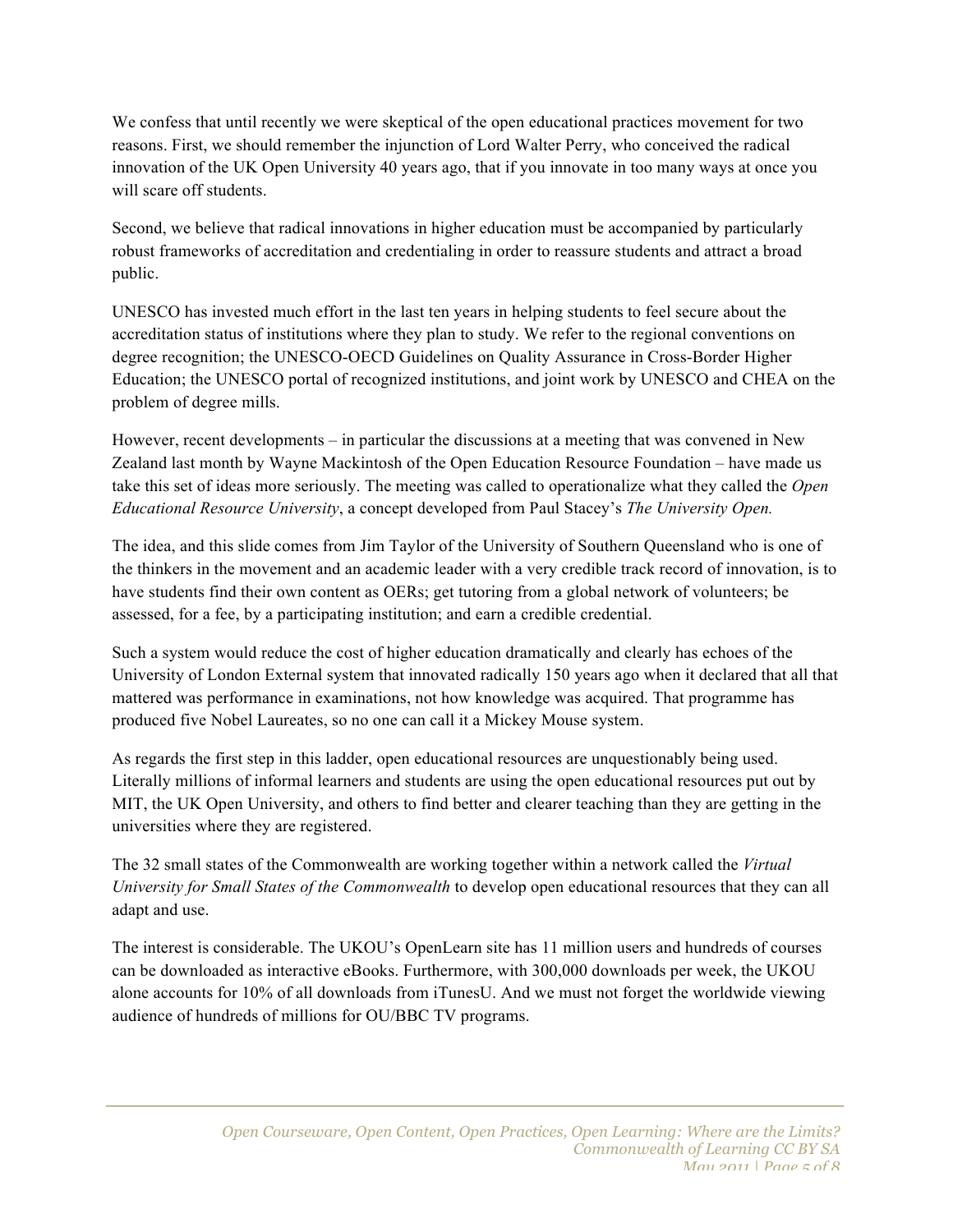Martin Bean, the Australian-American who left Microsoft HQ to become vice-chancellor of the UK Open University last year, argues that the task of universities today is to provide paths or steps from this informal cloud of learning towards formal study for those who wish to take them.

Good paths will provide continuity of technology because millions of people around the world first encounter higher education institutions such as the Open University through iTunesU, YouTube, TV broadcasts or the resources on various university websites. The thousands who then elect to enroll as students in these institutions will find themselves studying in similar digital environments.

Where does all this take us? In particular, what are the implications for public-sector institutions? We suppose that the institutions best equipped to make a success of the Open Education Resource University are institutions in the public sector that already operate successfully in parts of this space and award reputable credentials.

While this choice may seem obvious, we quote in our support former Princeton President Harold Shapiro. He expressed the inadvisability of conventional universities launching into new distance learning ventures in these words: 'But you have to ask yourself, where do we have the talent? You can't just turn around tomorrow and say 'maybe we should start doing something different' – you have to accumulate the talent first'.

We would add that you must also have the right mindset. It would be difficult for a university that has put scarcity at the centre of its business model suddenly to embrace openness.

As examples of two public institutions that both opened their doors forty years ago and operate successfully in this space we cite the UK Open University and SUNY's Empire State College. Both are credible performers offering solid credentials.

For example, the last time comparative assessments of teaching quality were published in the UK, the Open University placed above Oxford. Moreover, in national surveys of student satisfaction the Open University is always one of the top three UK universities. In surveys across SUNY, Empire State College consistently ranks number one for student satisfaction.

Let us take you back to Martin Bean's remark about leading learners step by step from the informal cloud of learning to formal study and juxtapose that with Jim Taylor's representation of the steps in the Open Educational Resource University.

The first step, namely access to open educational resource learning materials, is increasingly solid. The pool of OER is growing fast and it is easier and easier to find and retrieve them.

We have suggested that the solidity of the top step, credible credentials, depends on the involvement of existing, reputable institutions with longstanding accreditation that resonate with this approach. Empire State College and the UKOU are just two examples on either side of the Atlantic.

What about the three intermediate steps? For the first, student support, such institutions already have the skills necessary. Both manage extensive networks of tutors or mentors. Empire State College has unique skills for this task given that students will often not be working with material created by the institution but OER they have discovered for themselves. Its unusual mentoring model is well suited to this.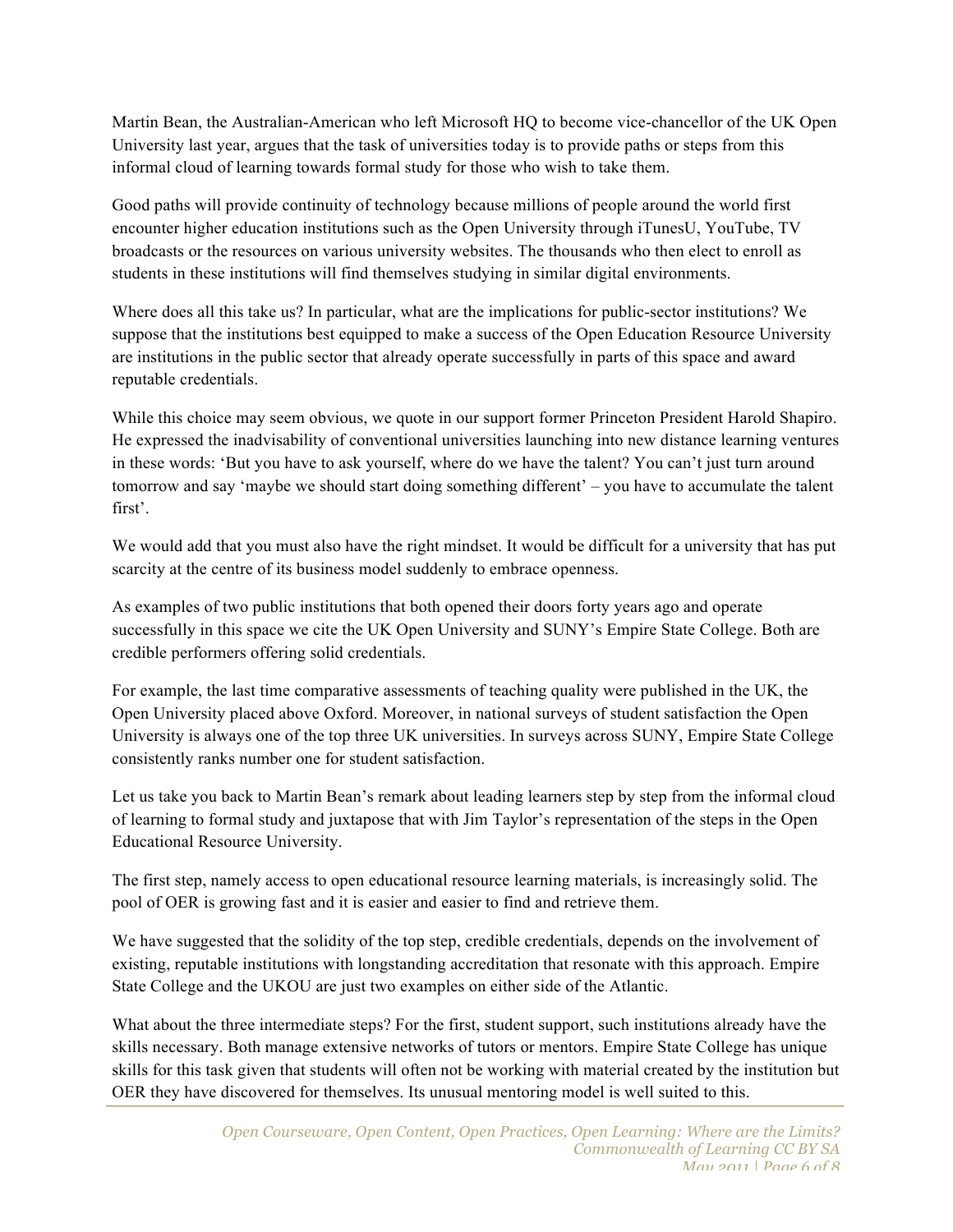Jim Taylor envisages the emergence of a body rather like *Médecins sans Frontières* or *Engineers without Borders*, which he calls Academic Volunteers International. That may work in some places, but having students buy support on a pay-as-you-go basis would also work and might make for a more sustainable model.

Furthermore, social software is greatly enriching the possibilities for student support and interaction. For example, the UKOU's OpenLearn website is not just a repository of OER but a hive of activity involving many groups of learners. Digital technology is breathing new life into the notion of a community of scholars and social software gives students the opportunity to create academic communities that take us well beyond the rather behaviorist forms of online learning that give eLearning a bad name. Some of this social learning activity involves various forms of informal assessment that can be most helpful in preparing students for the formal kind.

When we come to step three, assessment, it seems to us that payment is essential. However, this is well travelled territory. It takes us back 150 years to the University of London External model with the difference, again, that some assessments would have to be designed for curricula developed by the student, not the institution. With credible assessment by reputable institutions the next step, the granting and transfer of credit, is straightforward and leads to the top step of credentials.

Implicit in our own vision for the Open Educational Resource University is that it is not a new standalone accredited institution, but rather an umbrella organization for a network of participating institutions with longstanding reputations and accreditation.

No established institution is likely to adopt the Open Educational Resource University model for its core operations in the foreseeable future since the revenues – as well, of course, as the costs – would be much lower than we are used to.

Only two weeks ago, when finalizing this presentation, we wrote that no one in US universities today wants to admit that the times call for much less expensive university study. However, since then the University of Texas has announced a complete Bachelor's degree for \$10,000. The times they are a changing!

The meeting on the Open Educational Resource University in New Zealand last month generated this headline in *The Australian* newspaper: "University of Southern Queensland plan for free online university". Naturally, Jim Taylor faced some questions from his president at the University of Southern Queensland when he got home! However, USQ has a long and strong track record in open, distance and blended learning and intends to test the waters by offering studies on this model initially as part of its community service function.

That seems a sensible approach that some of you might like to adopt. After all, universities like MIT, and particularly the UK Open University, took a big gamble when they put their course materials online. But their bold moves did not end civilization as we know it and it is now time to be audacious again and take the next steps.

We wish you the best of luck in so doing.